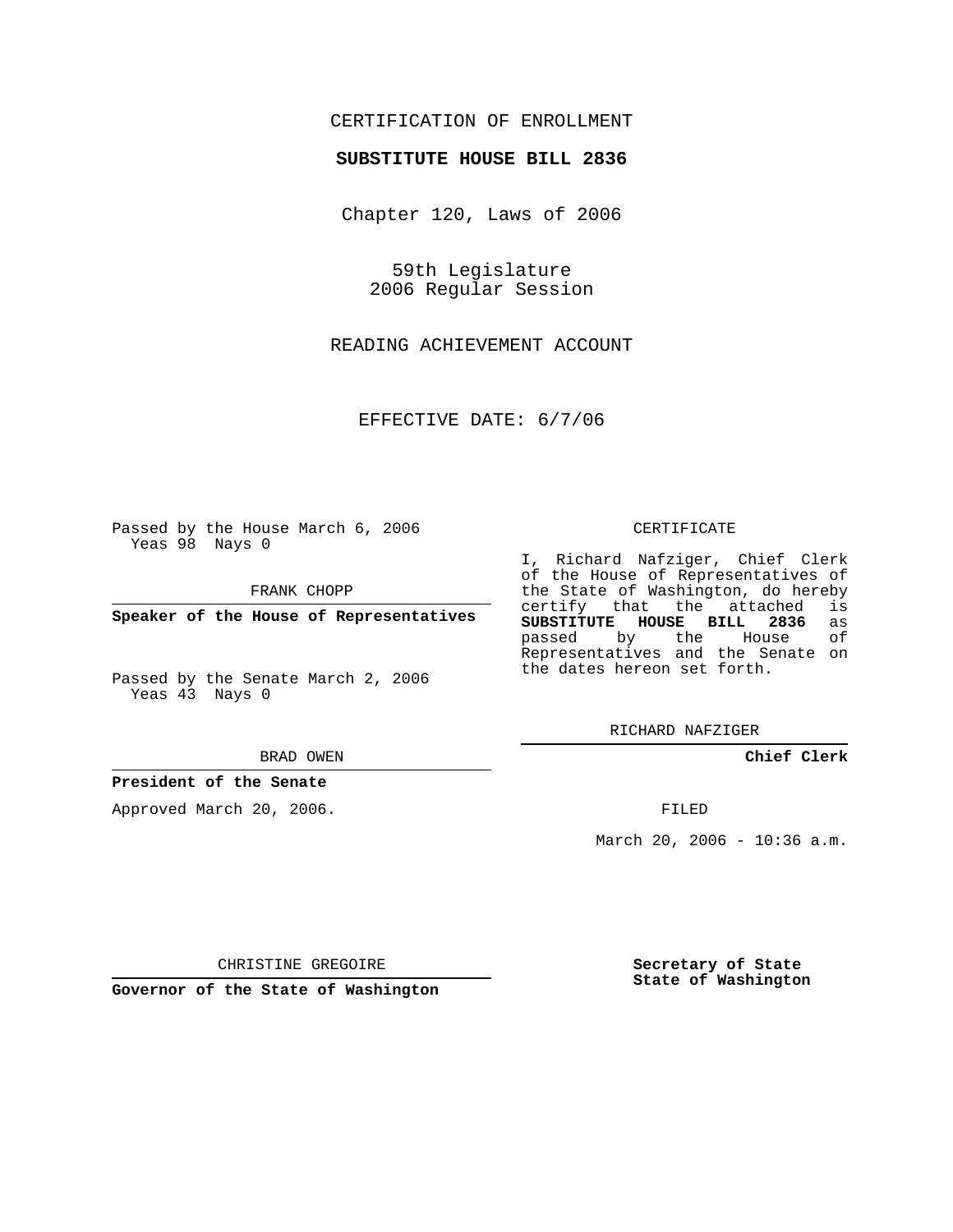# **SUBSTITUTE HOUSE BILL 2836** \_\_\_\_\_\_\_\_\_\_\_\_\_\_\_\_\_\_\_\_\_\_\_\_\_\_\_\_\_\_\_\_\_\_\_\_\_\_\_\_\_\_\_\_\_

\_\_\_\_\_\_\_\_\_\_\_\_\_\_\_\_\_\_\_\_\_\_\_\_\_\_\_\_\_\_\_\_\_\_\_\_\_\_\_\_\_\_\_\_\_

AS AMENDED BY THE SENATE

Passed Legislature - 2006 Regular Session

**State of Washington 59th Legislature 2006 Regular Session**

**By** House Committee on Appropriations (originally sponsored by Representatives Sommers, Kagi, Green and Kilmer)

READ FIRST TIME 01/26/06.

 AN ACT Relating to funding for reading achievement; reenacting and amending RCW 43.79A.040; and adding a new section to chapter 43.79 RCW.

BE IT ENACTED BY THE LEGISLATURE OF THE STATE OF WASHINGTON:

 NEW SECTION. **Sec. 1.** A new section is added to chapter 43.79 RCW to read as follows:

 (1) The reading achievement account is created in the custody of the state treasurer. The purposes of the account are to establish a depository for state and other funds made available for reading achievement, and to ensure that unspent amounts appropriated for reading achievement continue to be available for that purpose in future biennia.

 (2) The director of early learning shall deposit in the account all appropriations to the department and nonstate moneys received by the department for reading achievement, including reading foundations and implementation of research-based reading models.

 Moneys deposited in the account do not lapse at the close of the fiscal period for which they were appropriated. Both during and after the fiscal period in which moneys were deposited in the account, the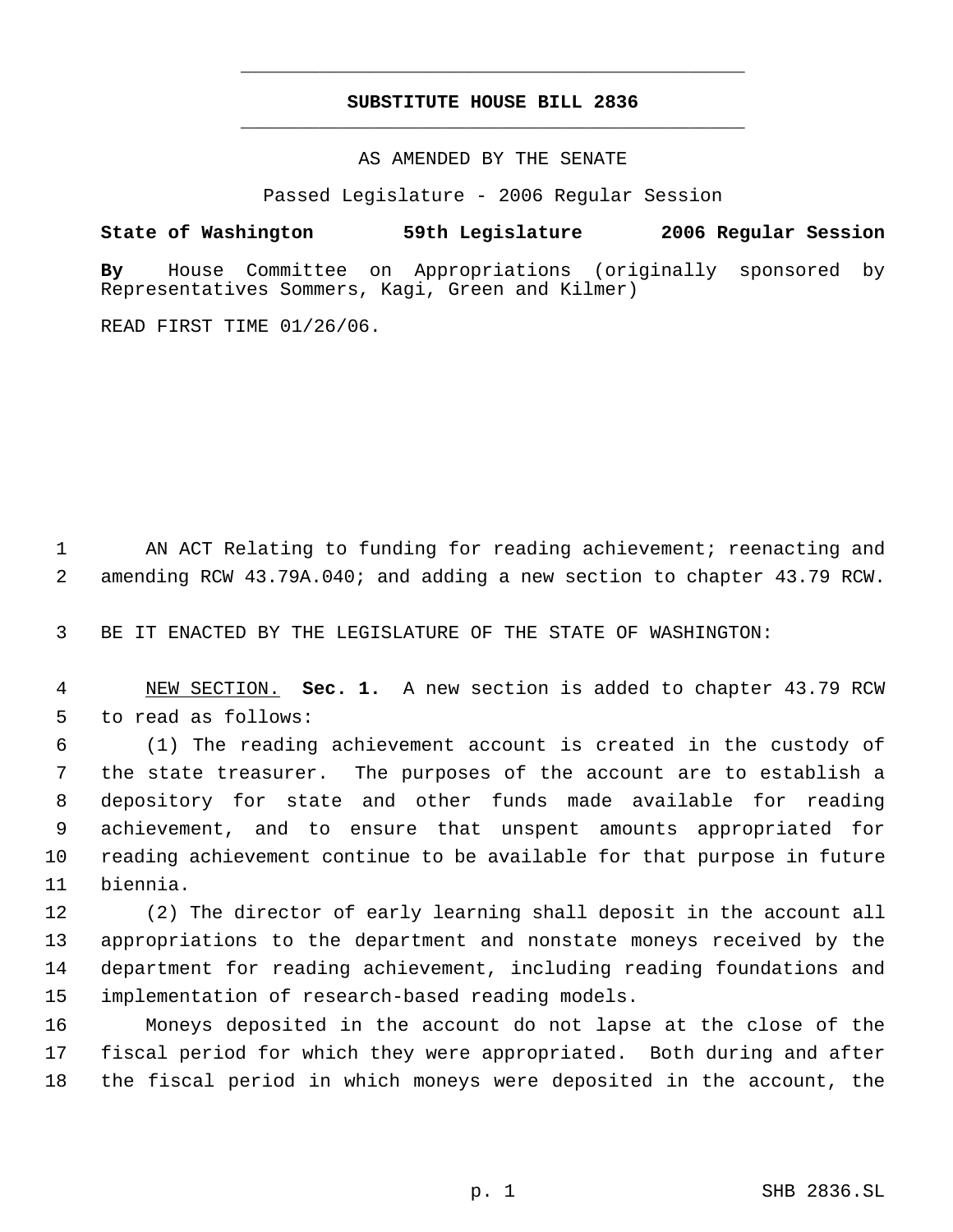director may expend moneys in the account only for the purposes for which they were appropriated, and the expenditures are subject to any other conditions or limitations placed on the appropriations.

 (3) Expenditures from the account may be used only for reading achievement, including reading foundations, implementation of research- based reading models, and grants to school districts.

 (4) Only the director of early learning or the director's designee may authorize expenditures from the account. The account is subject to allotment procedures under chapter 43.88 RCW, but an appropriation is not required for expenditures.

 **Sec. 2.** RCW 43.79A.040 and 2005 c 424 s 18, 2005 c 402 s 8, 2005 c 215 s 10, and 2005 c 16 s 2 are each reenacted and amended to read as follows:

 (1) Money in the treasurer's trust fund may be deposited, invested, and reinvested by the state treasurer in accordance with RCW 43.84.080 in the same manner and to the same extent as if the money were in the state treasury.

 (2) All income received from investment of the treasurer's trust fund shall be set aside in an account in the treasury trust fund to be known as the investment income account.

 (3) The investment income account may be utilized for the payment of purchased banking services on behalf of treasurer's trust funds including, but not limited to, depository, safekeeping, and disbursement functions for the state treasurer or affected state agencies. The investment income account is subject in all respects to chapter 43.88 RCW, but no appropriation is required for payments to financial institutions. Payments shall occur prior to distribution of earnings set forth in subsection (4) of this section.

 (4)(a) Monthly, the state treasurer shall distribute the earnings credited to the investment income account to the state general fund except under (b) and (c) of this subsection.

 (b) The following accounts and funds shall receive their proportionate share of earnings based upon each account's or fund's average daily balance for the period: The Washington promise scholarship account, the college savings program account, the Washington advanced college tuition payment program account, the agricultural local fund, the American Indian scholarship endowment